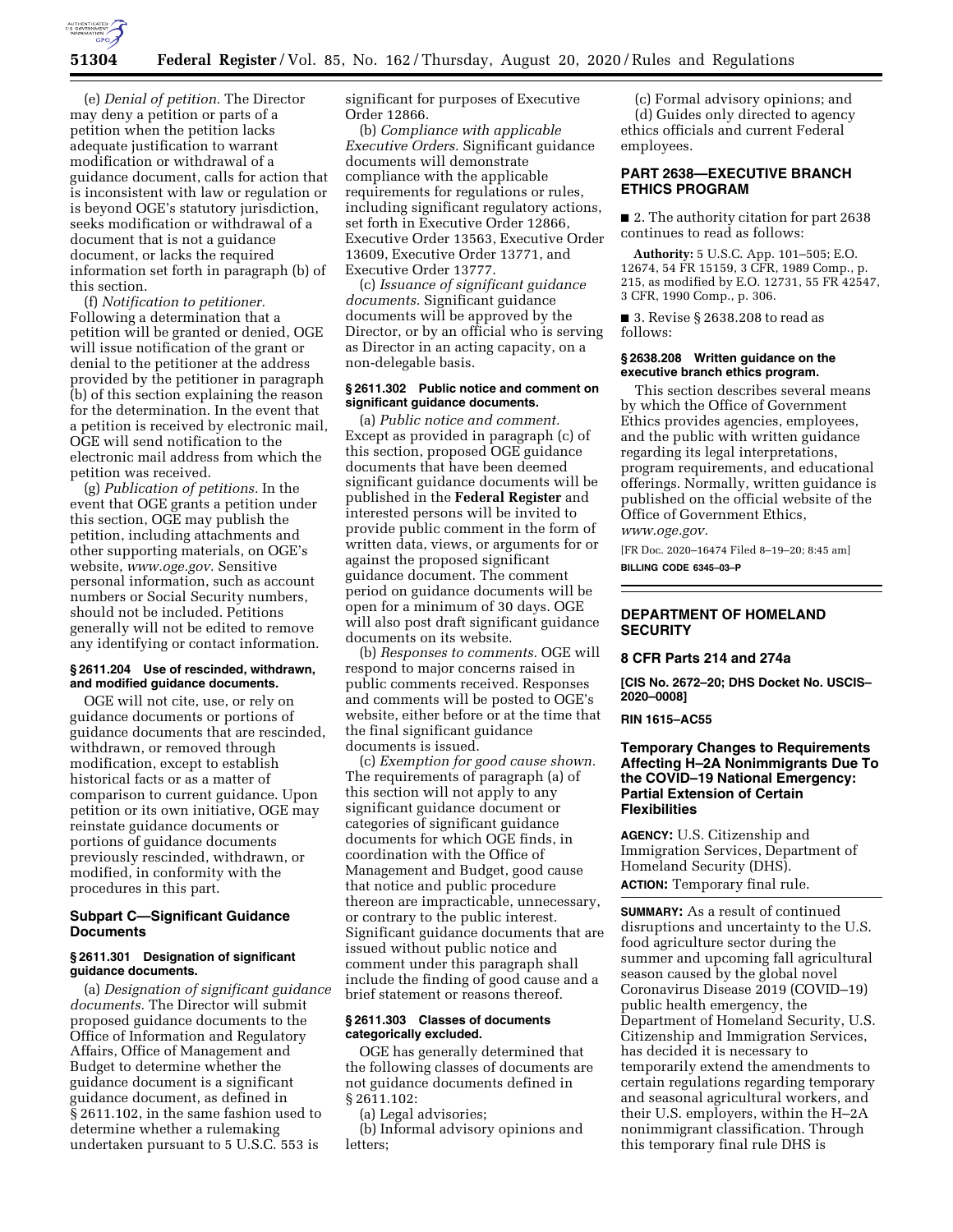partially extending some of the provisions of the April 20, 2020, temporary final rule. Namely, the Department will continue to allow H– 2A employees whose extension of stay H–2A petitions are supported by valid temporary labor certifications issued by the Department of Labor to begin work with a new employer immediately after the extension of stay petition is received by USCIS. DHS will apply this temporary final rule to H–2A petitions requesting an extension of stay, if they were received on or after August 19, 2020, but no later than December 17, 2020. The temporary extension of these flexibilities will ensure that agricultural employers have access to the orderly and timely flow of legal foreign workers, thereby protecting the integrity of the nation's food supply chain and decreasing possible reliance on unauthorized aliens, while at the same time encouraging agricultural employers' use of the H–2A program, which protects the rights of U.S. and foreign workers.

**DATES:** This final rule is effective from August 19, 2020, through August 19, 2023. Employers may request the flexibilities under this rule by filing an H–2A petition on or after August 19, 2020 and through December 17, 2020. **FOR FURTHER INFORMATION CONTACT:**  Charles L. Nimick, Chief, Business and Foreign Workers Division, Office of Policy and Strategy, U.S. Citizenship and Immigration Services, Department of Homeland Security, 20 Massachusetts Ave. NW, Suite 1100, Washington, DC 20529–2120, Telephone Number 202– 272–8377 (not a toll-free call). Individuals with hearing or speech impairments may access the telephone numbers above via TTY by calling the toll-free Federal Information Relay Service at 1–877–889–5627 (TTY/TDD). **SUPPLEMENTARY INFORMATION:** 

# **Table of Contents**

# I. Background

- A. Legal Framework
- B. Description of the H–2A Program
- i. DOL Temporary Labor Certification
- Procedures
- ii. DHS Petition Procedures
- iii. Admission and Limitations of Stay C. COVID–19 National Emergency
- II. Discussion
	- A. Temporary Changes to DHS Requirements for H–2A Change of Employer Requests During the COVID– 19 National Emergency
- III. Statutory and Regulatory Requirements A. Administrative Procedure Act
	- B. Executive Orders 12866 (Regulatory Planning and Review) and 13563 (Improving Regulation and Regulatory Review)
	- C. Regulatory Flexibility Act
- D. Unfunded Mandates Reform Act of 1995 E. Executive Order 13132 (Federalism)
- F. Executive Order 12988 (Civil Justice
	- Reform)
- G. Congressional Review Act
- H. National Environmental Policy Act
- I. Signature

## **I. Background**

#### *A. Legal Framework*

The Secretary of Homeland Security (Secretary) has the authority to amend this regulation under section 102 of the Homeland Security Act of 2002 (HSA), Public Law 107–296, 116 Stat. 2135, 6 U.S.C. 112, and section 103(a) of the Immigration and Nationality Act (INA), 8 U.S.C. 1103(a), which authorize the Secretary to administer and enforce the immigration and nationality laws. Under section 101 of the HSA, 6 U.S.C.  $111(b)(1)(F)$ , a primary mission of the Department is to ''ensure that the overall economic security of the United States is not diminished by efforts, activities, and programs aimed at securing the homeland.'' In addition, section 214(a)(1) of the INA, 8 U.S.C. 1184(a)(1), provides the Secretary with authority to prescribe the terms and conditions of any alien's admission to the United States as a nonimmigrant. The INA further requires that ''[t]he question of importing any alien as [an  $H$ –2A] nonimmigrant  $\ldots$  in any specific case or specific cases shall be determined by [DHS], after consultation with appropriate agencies of the Government [the U.S. Department of Labor and the U.S. Department of Agriculture], upon petition by the importing employer.'' INA 214(c)(1), 8 U.S.C. 1184(c)(1). Section 274A(h)(3)(B) of the INA, 8 U.S.C. 1324a(h)(3)(B), states that '''an unauthorized alien' means . . . that the alien is not at that time . . . authorized to be employed by this chapter or by the [Secretary].''

#### *B. Description of the H–2A Program*

The H–2A nonimmigrant classification applies to alien workers seeking to perform agricultural labor or services of a temporary or seasonal nature in the United States on a temporary basis, usually lasting no longer than 1 year, for which U.S. workers are not available. INA  $101(a)(15)(H)(ii)(a)$ , 8 U.S.C. 1101(a)(15)(H)(ii)(a); *see also* 8 CFR 214.1(a)(2). As noted in the statute, not only must the alien be coming ''temporarily'' to the United States, but the agricultural labor or services that the alien is performing must also be ''temporary or seasonal.'' INA  $101(a)(15)$ (H)(ii)(a). The regulations further define an employer's temporary need as employment that is of a

temporary nature where the employer's need to fill the position with a temporary worker will, except in extraordinary circumstances, last no longer than 1 year. 8 CFR 214.2(h)(5)(iv)(A). An employer's seasonal need is defined as employment that is tied to a certain time of year by an event or pattern, such as a short annual growing cycle or a specific aspect of a longer cycle, and requires labor levels above those necessary for ongoing operations. *Id.* 

An employer, agent, or association (''H–2A petitioner'') must submit a petition to U.S. Citizenship and Immigration Services (USCIS) to obtain authorization of temporary workers as H–2A nonimmigrants before the employer may begin employing H–2A workers. INA 214(c)(1), 8 U.S.C. 1184(c)(1); 8 CFR 214.2(h)(2)(i). DHS must approve this petition before the alien can be considered eligible for H– 2A status or a visa. To qualify for H–2A classification, the H–2A petitioner must, among other things, offer a job that is of a temporary or seasonal nature, and must submit a single, valid temporary labor certification (TLC) from the U.S. Department of Labor (DOL) establishing that there are not enough U.S. workers who are able, willing, qualified, and available to do the temporary work, and that employing H–2A workers will not adversely affect the wages and working conditions of workers in the United States similarly employed.<sup>1</sup> INA 101(a)(15)(H)(ii)(a) and 218, 8 U.S.C. 1101(a)(15)(H)(ii)(a) and 1188; *see also generally* 8 CFR 214.2(h)(5)(i)(A) and (h)(5)(iv). Aliens who are outside of the United States also must first obtain an H–2A visa from the U.S. Department of State (DOS) at a U.S. Embassy or Consulate abroad, if required, and then seek admission with U.S. Customs and Border Protection (CBP) at a U.S. port of entry prior to commencing employment as an H–2A nonimmigrant. Aliens may be admitted for an additional period of up to one week prior to the employment start date for the purpose of travel to the worksite. 8 CFR 214.2(h)(5)(viii)(B).

i. DOL Temporary Labor Certification (TLC) Procedures

Prior to filing the H–2A petition with DHS, the U.S. employer or agent must obtain a valid TLC from DOL for the job opportunity the employer seeks to fill with an H–2A worker(s). As part of the TLC process, the petitioning employer must have demonstrated to the

<sup>1</sup>Under certain emergent circumstances, petitions requesting a continuation of employment with the same employer for 2 weeks or less are exempt from the TLC requirement. *See* 8 CFR 214.2(h)(5)(x).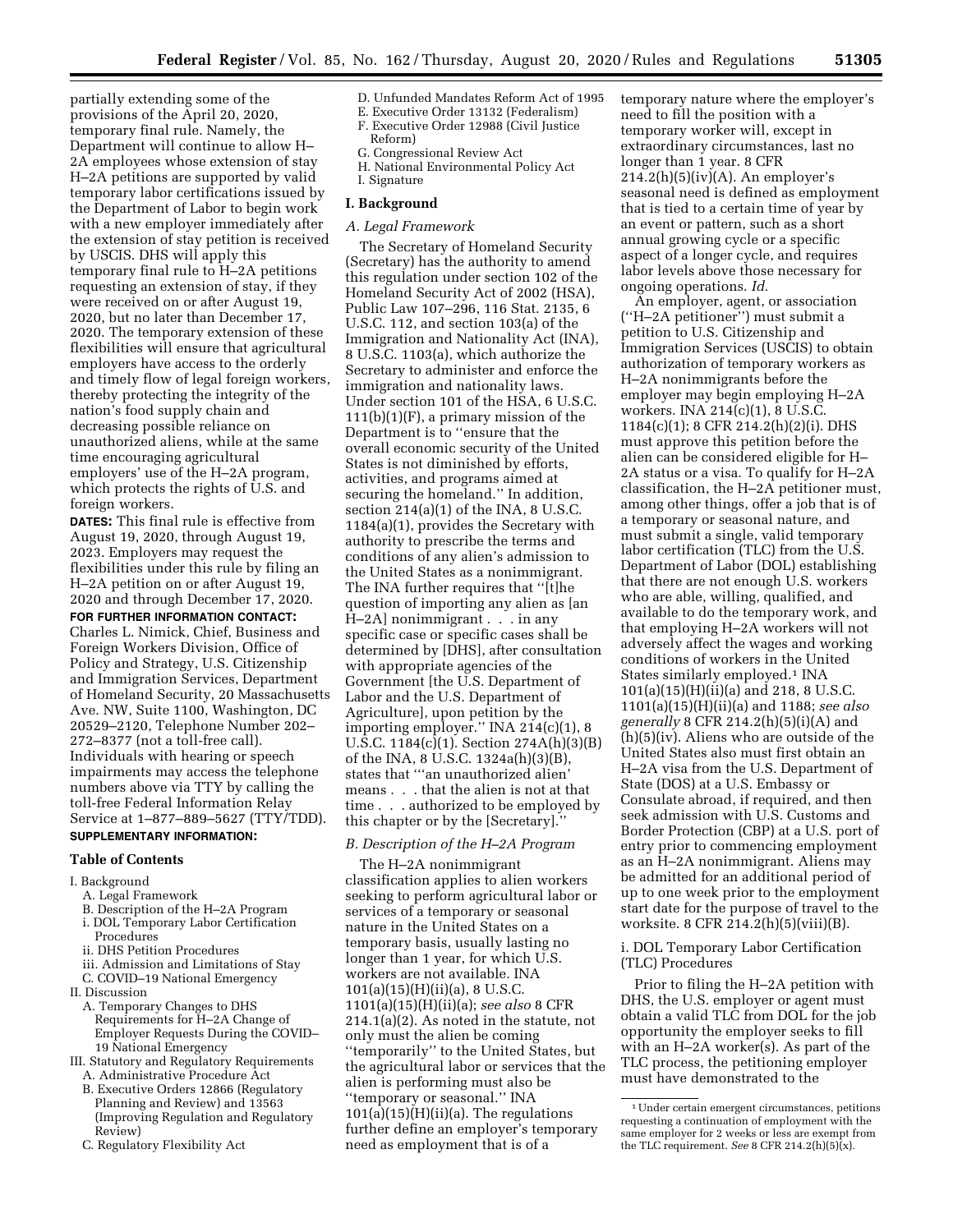satisfaction of the Secretary of Labor that (a) there are not sufficient U.S. workers who are able, willing, and qualified, and who will be available at the time and place needed to perform the labor or services involved in the petition, and (b) the employment of the alien in such labor or services will not adversely affect the wages and working conditions of workers in the United States similarly employed. 8 U.S.C. 1188(a)(1); *see also* 20 CFR 655.100.

To obtain a TLC from DOL, the employer must first submit an agricultural job order, within 75 to 60 calendar days prior to the start date of work, to the State Workforce Agency (SWA) that serves the state where the actual work will be performed. Once it clears the job order, the SWA will place it into intrastate clearance to initiate the recruitment of U.S. workers. 20 CFR 655.121. After review by the SWA, the employer must submit an *Application for Temporary Employment Certification* with DOL's Office of Foreign Labor Certification (OFLC) no less than 45 calendar days before the start date of work. 20 CFR 655.130. OFLC will review the H–2A application and, if it accepts the application will place a copy of the job order on its electronic job registry. 20 CFR 655.144(a). OFLC will also direct the SWA to place the job order into interstate clearance, may direct the SWA to provide written notice of the job opportunity to relevant organization and physically post the job order in locations workers may gather, and may direct the employer to engage in additional recruitment. 20 CFR 655.143, 655.150, 655.154. As part of its recruitment obligations, an employer must offer the job to any recently laidoff U.S. worker(s) and contact former U.S. workers employed in occupation in the previous year. 20 CFR 655.135(g), 655.153. OFLC will grant certification if the application meets all of the requirements in the Department's regulation, including compliance with all recruitment obligations. 20 CFR 655.161(a). Post-certification, OFLC will keep the job order posted on its electronic registry until 50 percent of the contract period has elapsed, and the SWA must keep the job order on file for the same period of time. 20 CFR 655.144, 655.150. The U.S. employer must also continue to accept referrals of all eligible U.S. workers and must offer employment to any qualified U.S. worker that applies for the job opportunity until 50 percent of the work contract period has elapsed. 20 CFR 655.135(d).

#### ii. DHS Petition Procedures

After receiving a valid TLC from DOL, the employer listed on the TLC, an employer's agent, or the association of United States agricultural producers named as a joint employer on the TLC (''H–2A petitioner'') may file the H–2A petition with the appropriate USCIS office. INA 214(c)(1), 8 U.S.C. 1184(c)(1); 8 CFR 214.2(h)(2)(i),  $(h)(5)(i)(A)$ . The H-2A petitioner may petition for one or more named or unnamed H–2A workers, but the total number of workers may not exceed the number of positions indicated on the TLC.2 8 CFR 214.2(h)(2)(iii) and (h)(5)(i)(B). H–2A petitioners must name the H–2A worker if the worker is in the United States or if the H–2A worker is a national of a country that is not designated as an H–2A participating country. 8 CFR 214.2(h)(2)(iii). USCIS recommends that petitioners submit a separate H–2A petition when requesting a worker(s) who is a national of a country that is not designated as an H– 2A participating country. *See* 8 CFR 214.2(h)(5)(i)(F); *see also Identification of Foreign Countries Whose Nationals Are Eligible To Participate in the H–2A and H–2B Nonimmigrant Worker Programs,* Notice, 85 FR 3067 (Jan. 17, 2020). Petitioners for such aliens must submit evidence demonstrating the factors by which the request for H–2A workers serves the U.S. national interest. 8 CFR 214.2(h)(5)(i)(F)(*1*)(*ii*). USCIS will review each petition naming a national from a country not on the list and all supporting documentation and make a determination on a case-by-case basis.

A U.S. employer or U.S. agent generally may submit a new H–2A petition, with a new, valid TLC, to USCIS to request an extension of H–2A nonimmigrant status for a period of up to 1 year. 8 CFR 214.2(h)(15)(ii)(C). The H–2A petitioner must name the worker on the Form I–129, Petition for Nonimmigrant Worker,<sup>3</sup> since the H–2A worker is in the United States and requesting an extension of stay. In the event of an emergency circumstance,

however, the petitioner may request an extension not to exceed 14 days without first having to obtain an additional approved TLC from DOL if certain criteria are met, by simply submitting the new H–2A petition. *See* 8 CFR  $214.2(h)(5)(x)$ .

In 2008, USCIS promulgated regulations allowing H–2A workers to begin work with a new petitioning employer upon the filing of an H–2A petition, before petition approval, provided that the new employer is a participant in good standing in the E-Verify program. $48$  CFR 214.2(h)(2)(i)(D) and 8 CFR 274a.12(b)(21). In such a case, the H–2A worker's employment authorization continues for a period not to exceed 120 days beginning on the ''Received Date'' on the Form I–797, Notice of Action, which acknowledges the receipt of the new H–2A extension petition. With the exception of the new employer and worksite, the employment authorization extension remains subject to the same conditions and limitations indicated on the initial H–2A petition. The continued employment authorization extension will terminate automatically if the new employer fails to remain a participant in good standing in the E-Verify program, as determined by USCIS in its discretion.

#### iii. Admission and Limitations of Stay

Upon USCIS approval of the H–2A petition, the U.S. employer or agent may hire the H–2A workers to fill the job opening. USCIS will generally grant the workers H–2A classification for up to the period of time authorized on the valid TLC. H–2A workers who are outside of the United States may apply for a visa with DOS at a U.S. Embassy or Consulate abroad, if required, and seek admission to the United States with CBP at a U.S. port of entry. Spouses and children of H–2A workers may request H–4 nonimmigrant status to accompany the principal H–2A worker. The spouse and children of an H nonimmigrant, if they are accompanying or following to join such H nonimmigrant in the United States, may be admitted, if otherwise admissible, as H–4 nonimmigrants for the same period of admission or extension as the principal spouse or parent. 8 CFR 214.2(h)(9)(iv). Thus, H–4 dependents of these H–2A workers are subject to the same limitations on stay, and permission to remain in the country during the pendency of the new employer's petition, as the H–2A beneficiary.

<sup>2</sup>Note, however, that effective October 2, 2020, H–2A petitions will be limited to 25 named beneficiaries per H–2A petition. *See* DHS Final Rule, ''U.S. Citizenship and Immigration Services Fee Schedule and Changes to Certain Other Immigration Benefit Request Requirements,'' 85 FR 46788, 46916 (Aug. 3, 2020).

<sup>3</sup>Effective October 2, 2020, the petitioner will submit the new Form I–129H2A, Petition for Nonimmigrant Worker: H–2A Classification. H–2A petitions will be limited to 25 named beneficiaries per H–2A petition. *See* DHS Final Rule, ''U.S. Citizenship and Immigration Services Fee Schedule and Changes to Certain Other Immigration Benefit Request Requirements,'' 85 FR 46788, 46916 (Aug. 3, 2020).

<sup>4</sup>*See* ''Changes to Requirements Affecting H–2A Nonimmigrants,'' 73 FR 76891, 76905 (Dec. 8, 2008).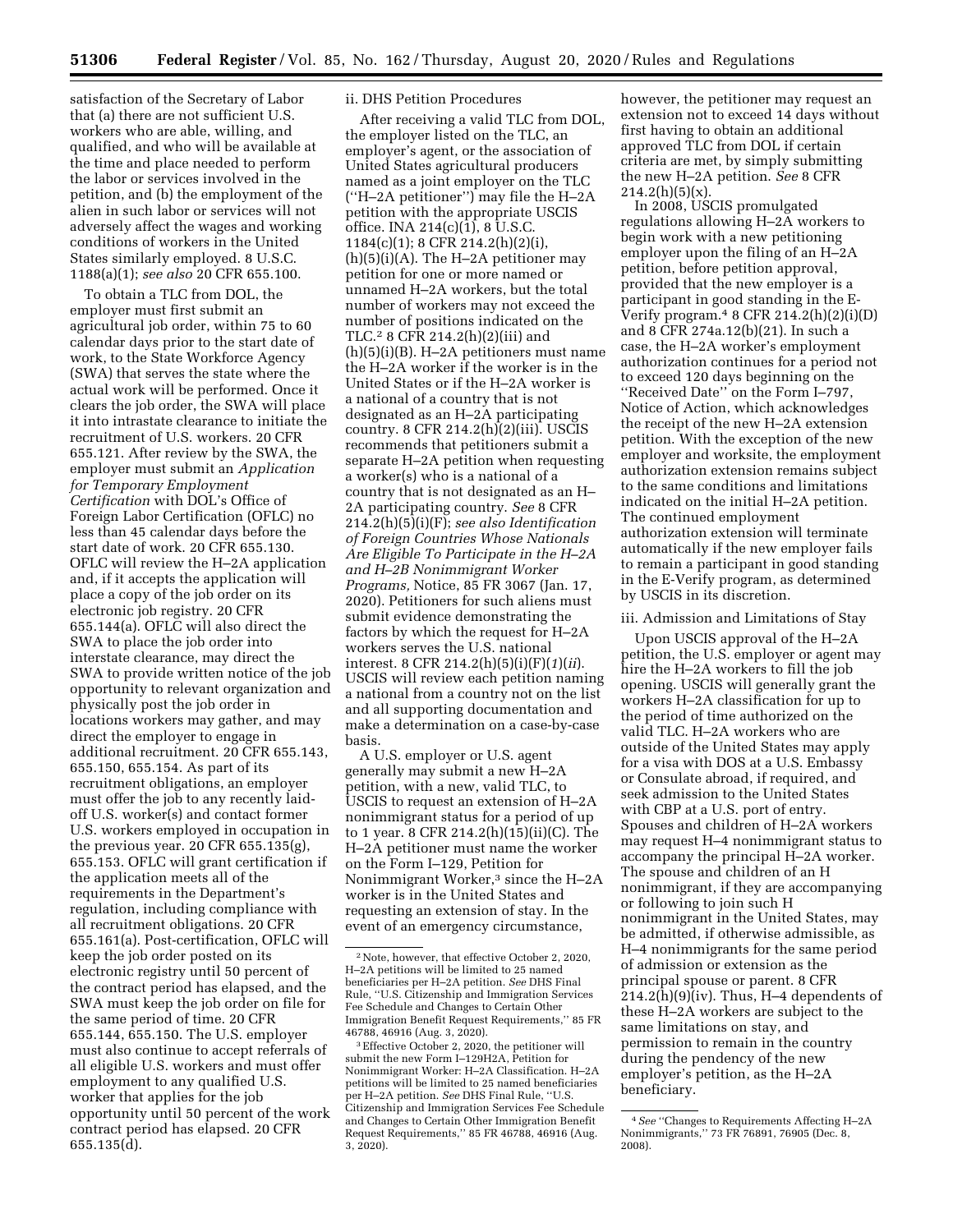An alien's H–2A status is limited by the validity dates on the approved H–2A petition, which must be less than 1 year. 8 CFR 214.2(h)(5)(viii)(C). H–2A workers may be admitted into the United States for a period of up to 1 week prior to the beginning validity date listed on the approved H–2A petition so that they may travel to their worksites, but may not begin work until the beginning validity date. H–2A workers may also remain in the United States 30 days beyond the expiration date of the approved H–2A petition to prepare for departure or to seek an extension or change of nonimmigrant status. 8 CFR 214.2(h)(5)(viii)(B). H–2A workers do not have employment authorization outside of the validity period listed on the approved petition unless otherwise authorized. 8 CFR  $214.2(h)(5)(viii)(B).$ 

The maximum period of stay for an alien in H–2A classification is 3 years. 8 CFR 214.2(h) $(5)(viii)(C)$ . Once an alien has held H–2A nonimmigrant status for a total of 3 years, the alien must depart and remain outside of the United States for an uninterrupted period of 3 months before seeking readmission as an H–2A nonimmigrant.5 8 CFR 214.2(h)(5)(viii)(C).

#### *C. COVID–19 National Emergency*

On January 31, 2020, the Secretary of the U.S. Department of Health and Human Services (HHS) declared a public health emergency dating back to January 27, 2020, under section 319 of the Public Health Service Act (42 U.S.C. 247d), in response to the Coronavirus Disease 2019 (COVID-19).<sup>6</sup> On March 13, 2020, President Trump declared a National Emergency concerning the COVID–19 outbreak to control the spread of the virus in the United States.7 The President's proclamation declared that the emergency began on March 1, 2020. In response to the Mexican government's call to increase social

6HHS, *Determination of Public Health Emergency,* 85 FR 7316 (Feb. 7, 2020).

distancing, DOS announced the temporary suspension of routine immigrant and nonimmigrant visa services processed at the U.S. Embassy in Mexico City and all U.S. consulates in Mexico beginning on March 18, 2020.8 DOS expanded the temporary suspension of routine immigrant and nonimmigrant visa services to all U.S. Embassies and Consulates on March 20, 2020.9 DOS designated H–2A visas as mission critical, however, and announced that U.S. Embassies and Consulates have continued to process H–2A cases to the extent possible and implemented a change in its procedures, to include interview waivers.10 In addition, DHS has identified occupations in food and agriculture as critical to the U.S. public health and safety and economy.11

To address disruptions caused by COVID–19 to the U.S. food agriculture sector during the summer growing season, DHS temporarily amended its H–2A regulations to provide certain flexibilities to temporary and seasonal agricultural workers and their U.S. employers. On April 20, 2020, DHS issued a temporary final rule (the ''April 20 TFR''), *Temporary Changes to Requirements Affecting H–2A Nonimmigrants Due to the COVID–19 National Emergency,* which allowed H– 2A workers to begin work with new H– 2A employers, who have valid TLCs issued by DOL, for a period not to exceed 45 days immediately after the H– 2A extension of stay petition is received by USCIS. The April 20 TFR also allowed petitioners to employ H–2A workers seeking an extension of stay beyond the 3-year total limitation of stay. In the April 20 TFR, DHS indicated that it would issue a new temporary final rule to extend its termination date in the event DHS determined that

11 DHS, *Memorandum on Identification of Essential Critical Infrastructure Workers During COVID–19 Response, [https://www.cisa.gov/sites/](https://www.cisa.gov/sites/default/files/publications/CISA-Guidance-on-Essential-Critical-Infrastructure-Workers-1-20-508c.pdf)  [default/files/publications/CISA-Guidance-on-](https://www.cisa.gov/sites/default/files/publications/CISA-Guidance-on-Essential-Critical-Infrastructure-Workers-1-20-508c.pdf)[Essential-Critical-Infrastructure-Workers-1-20-](https://www.cisa.gov/sites/default/files/publications/CISA-Guidance-on-Essential-Critical-Infrastructure-Workers-1-20-508c.pdf) [508c.pdf](https://www.cisa.gov/sites/default/files/publications/CISA-Guidance-on-Essential-Critical-Infrastructure-Workers-1-20-508c.pdf)* (Mar. 19, 2020). DHS, *Advisory Memorandum on Identification of Essential Critical Infrastructure Workers During COVID*\_*10 Response, [https://www.cisa.gov/sites/default/files/](https://www.cisa.gov/sites/default/files/publications/Version_3.1_CISA_Guidance_on_Essential_Critical_Infrastructure_Workers_0.pdf)  [publications/Version](https://www.cisa.gov/sites/default/files/publications/Version_3.1_CISA_Guidance_on_Essential_Critical_Infrastructure_Workers_0.pdf)*\_*3.1*\_*CISA*\_*Guidance*\_*on*\_ *Essential*\_*Critical*\_*[Infrastructure](https://www.cisa.gov/sites/default/files/publications/Version_3.1_CISA_Guidance_on_Essential_Critical_Infrastructure_Workers_0.pdf)*\_*Workers*\_*0.pdf*  (May 19, 2020).

economic circumstances related to our food supply demonstrated a continued need for these temporary changes to the regulatory requirements involving H–2A agricultural employers and workers. The April 20 TFR has been effective from April 20, 2020 through August 18, 2020. 85 FR 21739.

As discussed in more detail below, due to the continuing health and economic crisis caused by COVID–19, DHS has determined that the public health emergency and economic circumstances resulting from COVID 19 are necessitating the continuation of some of the flexibilities implemented through the April 20 TFR, namely the ability of H–2A workers to change employers and begin work before USCIS approves the new H–2A petition. Therefore, DHS is issuing this TFR to extend those flexibilities for an additional 120 days, *i.e.* through December 17, 2020. This timeframe differs from the most recent renewal of a determination of the public health emergency 12 because DHS believes that the COVID–19 pandemic may have a more lasting impact on the U.S. agricultural food sector beyond the 90 days. As a result, DHS will continue to monitor the evolving health crisis caused by COVID–19 and may address it in future rules.

#### **II. Discussion**

## *A. Temporary Changes to DHS Requirements for H–2A Change of Employer Requests During the COVID– 19 National Emergency*

DHS is committed to both protecting U.S. workers and to helping U.S. businesses receive the legal and workauthorized labor for temporary or seasonal agricultural labor or services that they need.

On July 23, 2020, HHS Secretary Alex Azar signed a renewal of determination, effective July 25, that extends the current COVID–19 public health emergency by up to 90 days.13 This determination that a public health emergency exists and has existed since January 27, 2020, nationwide, was previously renewed on April 21, 2020. The renewal of determination signals that the United States is facing continued consequences of the COVID– 19 National Emergency, which corresponds to the volume of COVID–19 cases reported by the U.S. Centers for

<sup>5</sup>But see, 8 CFR 214.2(h)(21)(ii) expiring on August 18, 2020, which allows USCIS to approve an H–2A petition seeking an extension of stay, submitted with a valid temporary agricultural labor certification, even if any of the aliens requested in the H–2A petition have exhausted the otherwise applicable 3-year maximum period of stay in the United States and have not thereafter been absent from the United States for an uninterrupted period of 3 months, or if any such aliens would exceed the 3-year limit as a consequence of the approval of the extension.

<sup>7</sup>Proclamation 9994 of March 13, 2020, *Declaring a National Emergency Concerning the Coronavirus Disease (COVID–19) Outbreak,* 85 FR 15337 (Mar. 18, 2020). *See also [https://www.whitehouse.gov/](https://www.whitehouse.gov/presidential-actions/proclamation-declaring-national-emergency-concerning-novel-coronavirus-disease-covid-19-outbreak/)  [presidential-actions/proclamation-declaring](https://www.whitehouse.gov/presidential-actions/proclamation-declaring-national-emergency-concerning-novel-coronavirus-disease-covid-19-outbreak/)[national-emergency-concerning-novel-coronavirus](https://www.whitehouse.gov/presidential-actions/proclamation-declaring-national-emergency-concerning-novel-coronavirus-disease-covid-19-outbreak/)[disease-covid-19-outbreak/](https://www.whitehouse.gov/presidential-actions/proclamation-declaring-national-emergency-concerning-novel-coronavirus-disease-covid-19-outbreak/)* (last visited Aug. 16, 2020).

<sup>8</sup> DOS, *Status of U.S. Consular Operations in Mexico in Light of COVID–19, [https://](https://mx.usembassy.gov/status-of-u-s-consular-operations-in-mexico-in-light-of-covid-19/) [mx.usembassy.gov/status-of-u-s-consular](https://mx.usembassy.gov/status-of-u-s-consular-operations-in-mexico-in-light-of-covid-19/)[operations-in-mexico-in-light-of-covid-19/](https://mx.usembassy.gov/status-of-u-s-consular-operations-in-mexico-in-light-of-covid-19/)* (last updated Apr. 13, 2020).

<sup>9</sup> DOS, *Suspension of Routine Visa Services, [https://travel.state.gov/content/travel/en/News/](https://travel.state.gov/content/travel/en/News/visas-news/suspension-of-routine-visa-services.html) [visas-news/suspension-of-routine-visa-services.html](https://travel.state.gov/content/travel/en/News/visas-news/suspension-of-routine-visa-services.html)*  (last updated Mar. 20, 2020).

<sup>10</sup>*See* DOS website, *Important Announcement on H2 Visas, [https://travel.state.gov/content/travel/en/](https://travel.state.gov/content/travel/en/News/visas-news/important-announcement-on-h2-visas.html)  [News/visas-news/important-announcement-on-h2](https://travel.state.gov/content/travel/en/News/visas-news/important-announcement-on-h2-visas.html) [visas.html](https://travel.state.gov/content/travel/en/News/visas-news/important-announcement-on-h2-visas.html)* (last updated Mar. 26, 2020).

<sup>12</sup>*See* HHS Renewal of Determination That A Public Health Emergency Exists, *[https://](https://www.phe.gov/emergency/news/healthactions/phe/Pages/covid19-23June2020.aspx) [www.phe.gov/emergency/news/healthactions/phe/](https://www.phe.gov/emergency/news/healthactions/phe/Pages/covid19-23June2020.aspx)  [Pages/covid19-23June2020.aspx](https://www.phe.gov/emergency/news/healthactions/phe/Pages/covid19-23June2020.aspx)* (Jul. 23, 2020).

<sup>13</sup>*See* HHS Renewal of Determination That A Public Health Emergency Exists, *[https://](https://www.phe.gov/emergency/news/healthactions/phe/Pages/covid19-23June2020.aspx) [www.phe.gov/emergency/news/healthactions/phe/](https://www.phe.gov/emergency/news/healthactions/phe/Pages/covid19-23June2020.aspx)  [Pages/covid19-23June2020.aspx](https://www.phe.gov/emergency/news/healthactions/phe/Pages/covid19-23June2020.aspx)* (Jul. 23, 2020).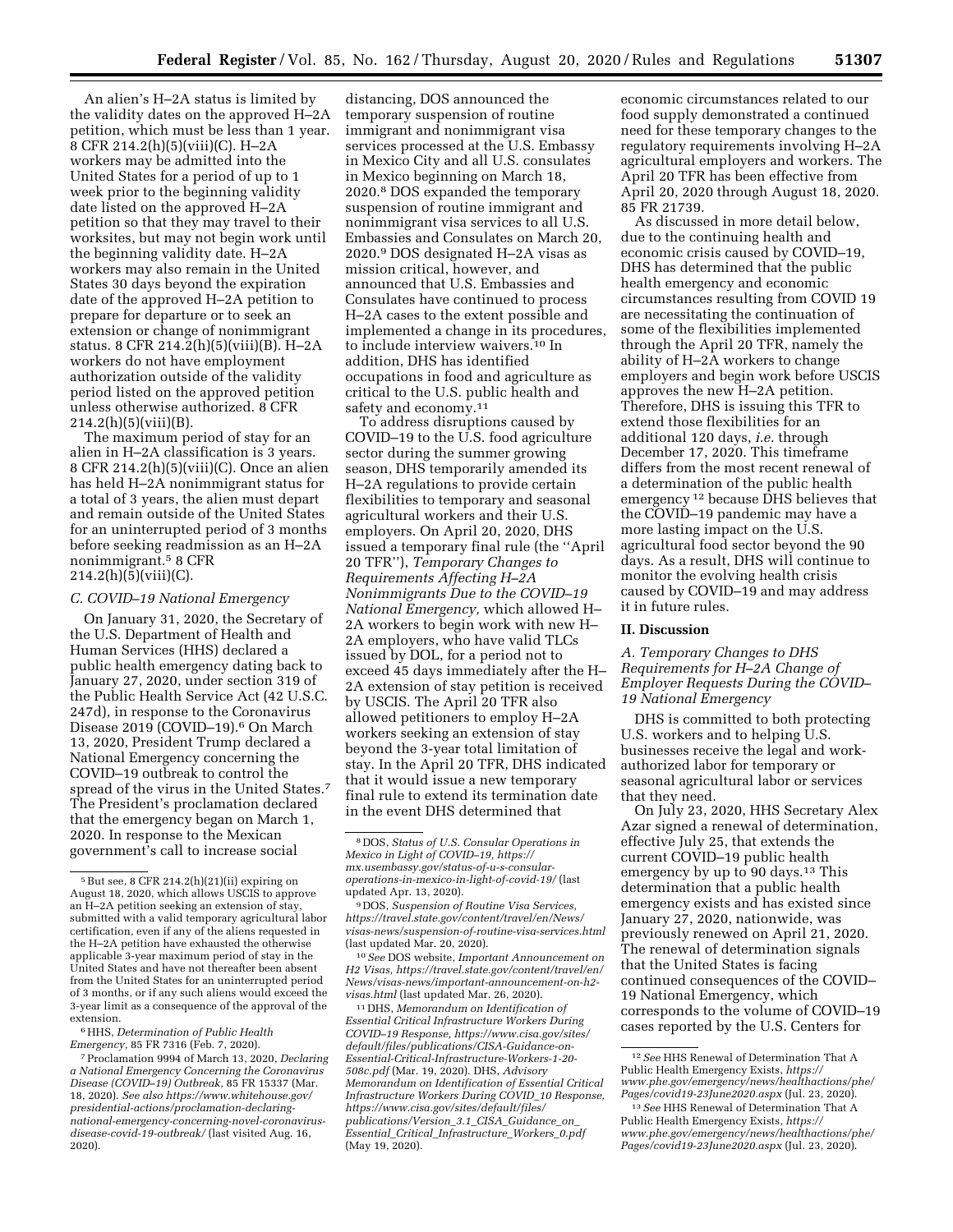Disease Control and Prevention— 5,228,817 as of August 14, 2020.

The COVID–19 pandemic continues to cause disruptions in the domestic food supply chain.14 As of July 31, 2020, USDA's Economic Research Service reported that ''[t]he coronavirus (COVID–19) pandemic has widely impacted the U.S. economy, including the farm sector and farm households. Farm businesses have experienced disruptions to production due to lowered availability of labor and other inputs . . . [r]eductions in available labor affect crop and livestock production, as well as processing capacity for crop and animal products that leave the farm. Reduced processing capacity results in lower consumption of certain agricultural commodities.'' 15 The H–2A program has been crucial to assuring the continued viability of the nation's food supply chain.16 Notwithstanding the availability of the H–2A program, U.S. farmers are continuing to experience labor shortages as fewer workers are able to get to the United States. Media outlets in the United States have continued to report on these shortages. For example, a farmer in North Dakota who typically hires the same eight farmhands from South Africa to tend his crops was short half of his crew this year due to COVID– 19.17

As the public health emergency and economic consequences of it continue, DHS has determined it is necessary to issue a new temporary final rule to extend certain flexibilities implemented through the April 20 TFR because DHS has determined that there is a continued need for them. This TFR extends certain amendments made by the April 20 TFR, to help U.S. agricultural employers reduce disruptions in lawful agricultural-related employment, protect the nation's food supply chain, and lessen impacts from the COVID–19 pandemic and related economic effects, consistent with the declaration of the National Emergency. Due to the

continued travel restrictions and visa processing limitations as a result of actions taken to mitigate the spread of COVID–19, as well as the possibility that some H–2A workers may become unavailable due to COVID–19 related illness,18 U.S. employers who have approved H–2A petitions or who will be filing H–2A petitions might not receive all of the workers requested to fill the temporary positions, and similarly, employers that currently employ H–2A workers may lose the services of workers due to COVID–19 related illness.

Under this temporary final rule, any H–2A petitioner with a valid TLC, *i.e.*  one who has already tested the U.S. labor market and was unable to find able, willing, and qualified U.S. workers to perform temporary or seasonal agricultural services or labor, can start employing H–2A workers who are currently in the United States and in valid H–2A status and who have been complying with the terms of their H–2A status immediately after receiving notice that USCIS has received the H–2A petition, but no earlier than the start date of employment listed on the petition. This will allow H–2A workers to move to a new employer to meet urgent temporary or seasonal agricultural needs before USCIS approves the new employer's petition. DHS believes this continued flexibility will help address the challenges faced by U.S. employers due to COVID–19 as the busy fall harvest season approaches. *See* new 8 CFR 214.2(h)(21) and 8 CFR 274a.12(b)(26). However, nothing in this TFR changes the existing DOL requirements for obtaining a TLC which an employer must comply with before filing an H–2A petition with USCIS.

Unlike the permanent regulation at 8 CFR 274a.12(b)(21), which allows the H–2A worker(s) to immediately work for a new H–2A employer in good standing in E-Verify upon the filing of an H–2A extension of stay petition, this TFR, like the April 20 TFR, allows the H–2A worker(s) to immediately work for any new H–2A employer, but no earlier than the start date of employment listed on the H–2A petition, upon the filing of an H–2A extension of stay petition during the COVID–19 National Emergency only.

The Department remains committed to promoting the use of E-Verify to ensure a legal workforce. E-Verify is free, user friendly, and over 98% accurate.19 Notwithstanding the numerous benefits E-Verify offers to ensure all employers only employ a legal workforce, the Department has determined that it is necessary to temporarily amend its regulations affecting H–2A workers to mitigate the impact on the agricultural industry due to COVID–19. These H–2A petitioners will have completed a test of the U.S. labor market, and DOL will have determined that there are no qualified U.S. workers available to fill these temporary positions. The Department believes that granting H–2A workers the option to begin employment with any new H–2A petitioner as soon as the H– 2A petition is received by USCIS will also benefit U.S. agricultural employers and help provide stability to the U.S. food supply chain during the unique challenges the country faces because of COVID–19.

Upon further consideration, DHS has determined that a need exists to strike a balance between providing stability to the U.S. food supply chain, addressing the urgent needs of U.S. agricultural producers, and ensuring that those aliens admitted into the United States as temporary workers in the H–2A nonimmigrant classification in fact remain in this country on a temporary basis, as required by the Act. 8 U.S.C.  $1101(a)(15)(H)(ii)(a)$ . Therefore, DHS is not extending the April 20 TFR temporary exceptions to its regulations at 8 CFR 214.2(h)(5)(viii)(C),  $(h)(13)(i)(B)$ , and  $(h)(15)(ii)(C)$  that had allowed aliens to extend their H–2A period of stay beyond the 3-year limitation, without first requiring them to remain outside of the United States for an uninterrupted period of 3 months. Consequently, USCIS will apply the 3 year limit reflected in permanent DHS regulations to any H–2A petition that is received on or after August 19, 2020. These permanent regulations specifically provide, with certain very narrow exceptions, that an H–2A worker's total period of stay in H–2 classification may not exceed 3 years, before he or she must depart from the United States for a minimum of 3 months. 8 CFR 214.2(h)(15)(ii)(C). Petitioners seeking H–2A temporary workers who fill a permanent need or who will remain in the United States permanently, must comply with the

<sup>14</sup>*See, e.g. Food Security and COVID–19, [https://](https://www.worldbank.org/en/topic/agriculture/brief/food-security-and-covid-19) [www.worldbank.org/en/topic/agriculture/brief/](https://www.worldbank.org/en/topic/agriculture/brief/food-security-and-covid-19)  [food-security-and-covid-19](https://www.worldbank.org/en/topic/agriculture/brief/food-security-and-covid-19)* (last visited Aug. 14, 2020).

<sup>15</sup> ''Farms and Farm Households During the COVID–19 Pandemic,'' *[https://www.ers.usda.gov/](https://www.ers.usda.gov/covid-19/farms-and-farm-households/)  [covid-19/farms-and-farm-households/](https://www.ers.usda.gov/covid-19/farms-and-farm-households/)* (last visited Aug. 15, 2020).

<sup>16</sup>The Washington Post, ''How one visa program keeps America fed,'' *[https://](https://www.washingtonpost.com/video/national/how-one-visa-program-keeps-america-fed/2020/06/17/ac3be98d-1ed1-4d4c-8dc7-85cbbeecb5fc_video.html)*

*[www.washingtonpost.com/video/national/how-one](https://www.washingtonpost.com/video/national/how-one-visa-program-keeps-america-fed/2020/06/17/ac3be98d-1ed1-4d4c-8dc7-85cbbeecb5fc_video.html)[visa-program-keeps-america-fed/2020/06/17/](https://www.washingtonpost.com/video/national/how-one-visa-program-keeps-america-fed/2020/06/17/ac3be98d-1ed1-4d4c-8dc7-85cbbeecb5fc_video.html)  [ac3be98d-1ed1-4d4c-8dc7-85cbbeecb5fc](https://www.washingtonpost.com/video/national/how-one-visa-program-keeps-america-fed/2020/06/17/ac3be98d-1ed1-4d4c-8dc7-85cbbeecb5fc_video.html)*\_*video.html*  (last visited Aug. 15, 2020).

<sup>17</sup>Bloomberg, ''Global Food Output Runs Into Migrant Worker Woes,'' Aug. 7, 2020, *[https://](https://www.bloomberg.com/news/newsletters/2020-08-07/supply-chains-latest-migrant-worker-shortages-hit-food-output) [www.bloomberg.com/news/newsletters/2020-08-07/](https://www.bloomberg.com/news/newsletters/2020-08-07/supply-chains-latest-migrant-worker-shortages-hit-food-output)  [supply-chains-latest-migrant-worker-shortages-hit](https://www.bloomberg.com/news/newsletters/2020-08-07/supply-chains-latest-migrant-worker-shortages-hit-food-output)[food-output](https://www.bloomberg.com/news/newsletters/2020-08-07/supply-chains-latest-migrant-worker-shortages-hit-food-output)* (last visited Aug. 15, 2020).

<sup>18</sup>Patch, ''Newsom Opens Hotel Rooms For Farmworkers Exposed To Coronavirus,'' Jul. 29, 2020, *[https://patch.com/california/santamonica/s/](https://patch.com/california/santamonica/s/h6xix/newsom-opens-hotel-rooms-farmworkers-exposed-coronavirus)  [h6xix/newsom-opens-hotel-rooms-farmworkers](https://patch.com/california/santamonica/s/h6xix/newsom-opens-hotel-rooms-farmworkers-exposed-coronavirus)[exposed-coronavirus](https://patch.com/california/santamonica/s/h6xix/newsom-opens-hotel-rooms-farmworkers-exposed-coronavirus)* (last visited Aug. 15, 2020). U.S. News & World Report, ''Nearly 190 Farmworkers Contract Virus in Southern California,'' Jul. 6, 2020, *[https://www.usnews.com/](https://www.usnews.com/news/best-states/california/articles/2020-07-06/nearly-190-farmworkers-contract-virus-in-southern-california)  news/best-states/california/articles/2020-07-06/ [nearly-190-farmworkers-contract-virus-in-southern](https://www.usnews.com/news/best-states/california/articles/2020-07-06/nearly-190-farmworkers-contract-virus-in-southern-california)[california](https://www.usnews.com/news/best-states/california/articles/2020-07-06/nearly-190-farmworkers-contract-virus-in-southern-california)* (last visited Aug. 15, 2020).

<sup>19</sup>*See [https://www.e-verify.gov/about-e-verify/e](https://www.e-verify.gov/about-e-verify/e-verify-data/e-verify-performance)[verify-data/e-verify-performance](https://www.e-verify.gov/about-e-verify/e-verify-data/e-verify-performance)* (last updated Jul. 15, 2020).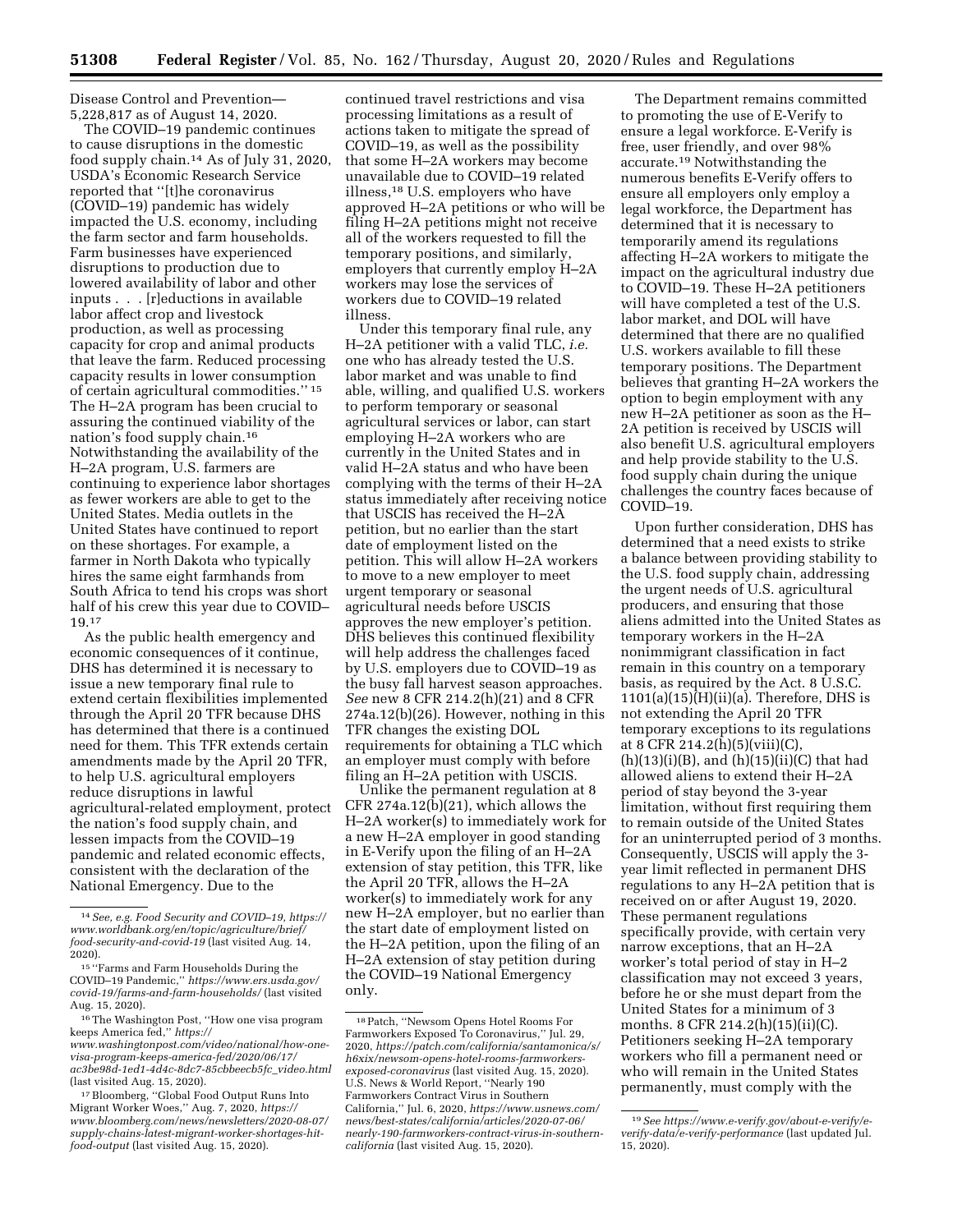requirements applicable to permanent positions. *See, e.g.,* 8 U.S.C. 1153(b)(3).

To be approved under this final rule, an H–2A petition for an extension of stay with a new employer must have been received on or after August 19, 2020, but no later than the last day that this final rule is in effect (*i.e.,* December 17, 2020). If the new petition is approved, the H–2A worker's extension of stay may be granted for the validity of the approved petition, and for a period not to exceed the validity period of the TLC. In addition, the temporary provisions being extended by this rule are the same as the April 20 TFR provisions but differ from the permanent regulatory provisions in that they grant employment authorization for 45 days from the date of the receipt notice. The 45-day employment authorization associated with the filed petition will automatically terminate 15 days after the date of denial or withdrawal if USCIS denies the petition, or if the petition is withdrawn.

To provide greater certainty to the market for the duration of the remainder of the summer and fall agricultural seasons, the changes made by this final rule will automatically terminate on December 17, 2020. DHS will continue to monitor the rapidly evolving situation surrounding the COVID–19 pandemic and associated economic consequences and will determine whether continued flexibilities are needed beyond the 120 days. USCIS will continue to adjudicate H–2A petitions received no later than December 17, 2020 under the provisions of this rule. Any H–2A petition received after the termination of this final rule will be adjudicated in accordance with the existing permanent provisions. *See*  8 CFR 214.2(h)(2)(i)(D) and 274a.12(b)(21).

## **III. Statutory and Regulatory Requirements**

#### *A. Administrative Procedure Act*

This rule is being issued without prior notice and opportunity to comment and with an immediate effective date pursuant to sections 553(b) and (d) of the Administrative Procedure Act (APA). 5 U.S.C. 551 *et seq.* 

## 1. Good Cause To Forgo Notice and Comment Rulemaking

The APA, 5 U.S.C. 553(b)(B), authorizes an agency to issue a rule without prior notice and opportunity to comment when the agency for good cause finds that those procedures are ''impracticable, unnecessary, or contrary to the public interest.'' The good-cause exception for forgoing notice-and-

comment rulemaking ''excuses notice and comment in emergency situations, or where delay could result in serious harm.'' *Jifry* v. *FAA,* 370 F.3d 1174, 1179 (DC Cir. 2004). Although the good cause exception is ''narrowly construed and only reluctantly countenanced,'' *Tenn. Gas Pipeline Co.* v. *FERC,* 969 F.2d 1141, 1144 (DC Cir. 1992), the Department has appropriately invoked the exception in this case, for the reasons set forth below. As also discussed earlier in this preamble, on January 31, 2020, the Secretary of Health and Human Services declared a public health emergency, dating back to January 27, 2020, under section 319 of the Public Health Service Actin response to COVID–19.20 On March 13, 2020, President Trump declared a National Emergency concerning the COVID–19 outbreak, dated back to March 1, 2020, to control the spread of the virus in the United States.21 In response to the Mexican government's call to increase social distancing in that country, DOS announced the temporary suspension of routine immigrant and nonimmigrant visa services processed at the U.S. Embassy in Mexico City and all U.S. consulates in Mexico beginning on March 18, 2020.<sup>22</sup> DOS expanded the temporary suspension of routine immigrant and nonimmigrant visa services at all U.S. Embassies and Consulates on March 20, 2020.23 On July 23, 2020, the U.S. Department of Health and Human Services (HHS) Secretary Alex Azar signed a renewal of determination, effective July 25, that extends the current COVID–19 public health emergency by up to 90 days.<sup>24</sup> This determination that a public health emergency exists and has existed since January 27, 2020, nationwide, was previously renewed on April 21, 2020.

DOS designated H–2A visas as mission critical, and announced that U.S. Embassies and Consulates will continue to process H–2 cases to the extent possible and implemented a change in its procedures, to include interview waivers.25 In addition, DHS identified occupations in food and agriculture as critical to the U.S. public health and safety and economy.26 Due to

23*Suspension of Routine Visa Services.*  24*See* HHS Renewal of Determination That A Public Health Emergency Exists, *[https://](https://www.phe.gov/emergency/news/healthactions/phe/Pages/covid19-23June2020.aspx) [www.phe.gov/emergency/news/healthactions/phe/](https://www.phe.gov/emergency/news/healthactions/phe/Pages/covid19-23June2020.aspx)  [Pages/covid19-23June2020.aspx](https://www.phe.gov/emergency/news/healthactions/phe/Pages/covid19-23June2020.aspx)* (Jul. 23, 2020).

25 *Important Announcement on H2 Visas.*  26 *DHS Memorandum on Identification of Essential Critical Infrastructure Workers During COVID–19 Response. DHS Advisory Memorandum* 

extended travel restrictions, the limited resumption of routine visa services, as well as the possibility that some U.S. and H–2A workers may become unavailable due to illness related to the spread of COVID–19, U.S. employers who have approved temporary agricultural labor certifications and/or who will be filing H–2A petitions might not receive, or be able to continuously employ, all of the workers requested to fill all of their DHS-approved temporary or seasonal agricultural positions. Due to these anticipated labor shortages, these employers may continue to experience adverse economic impacts to their agricultural operations. Finally, COVID–19 continues to cause disruptions in domestic food supply chains which has led to food insecurity on a global level.27 To partially address these concerns, DHS is acting expeditiously to put in place rules that will facilitate the continued employment of H–2A workers already present in the United States. This action will reduce labor disruptions that could affect business operations of U.S. employers for the upcoming laborintensive fall harvest, and continue to support the critical U.S. food supply network.

Courts have found ''good cause'' under the APA when an agency is moving expeditiously to avoid significant economic harm to a program, program users, or an industry. Courts have held that an agency may use the good-cause exception to address ''a serious threat to the financial stability of [a government] benefit program,'' *Nat'l Fed'n of Fed. Emps.* v. *Devine,* 671 F.2d 607, 611 (DC Cir. 1982), or to avoid ''economic harm and disruption'' to a given industry, which would likely result in higher consumer prices, *Am. Fed'n of Gov't Emps.* v. *Block,* 655 F.2d 1153, 1156 (DC Cir. 1981). Consistent with the above authorities, the Department has bypassed notice and comment to facilitate the employment of H–2A workers already in the United States, and prevent potential economic harms to H–2A agricultural employers

<sup>20</sup> *Determination of Public Health Emergency.*  21Proclamation 9994.

<sup>22</sup>*Status of U.S. Consular Operations in Mexico in Light of COVID–19.* 

*on Identification of Essential Critical Infrastructure Workers During COVID*\_*10 Response.* 

<sup>27</sup>*See, e.g. Food Security and COVID–19, [https://](https://www.worldbank.org/en/topic/agriculture/brief/food-security-and-covid-19) [www.worldbank.org/en/topic/agriculture/brief/](https://www.worldbank.org/en/topic/agriculture/brief/food-security-and-covid-19)  [food-security-and-covid-19](https://www.worldbank.org/en/topic/agriculture/brief/food-security-and-covid-19)* (last visited Aug. 15, 2020). *See also,* ''Farms and Farm Households During the COVID–19 Pandemic'' *[https://](https://www.ers.usda.gov/covid-19/farms-and-farm-households/) [www.ers.usda.gov/covid-19/farms-and-farm](https://www.ers.usda.gov/covid-19/farms-and-farm-households/)[households/](https://www.ers.usda.gov/covid-19/farms-and-farm-households/)* (last visited Aug. 15, 2020) indicating that ''Farm businesses have experienced disruptions to production due to lowered availability of labor and other inputs . . . [r]eductions in available labor affect crop and livestock production, as well as processing capacity for crop and animal products that leave the farm. Reduced processing capacity results in lower consumption of certain agricultural commodities.''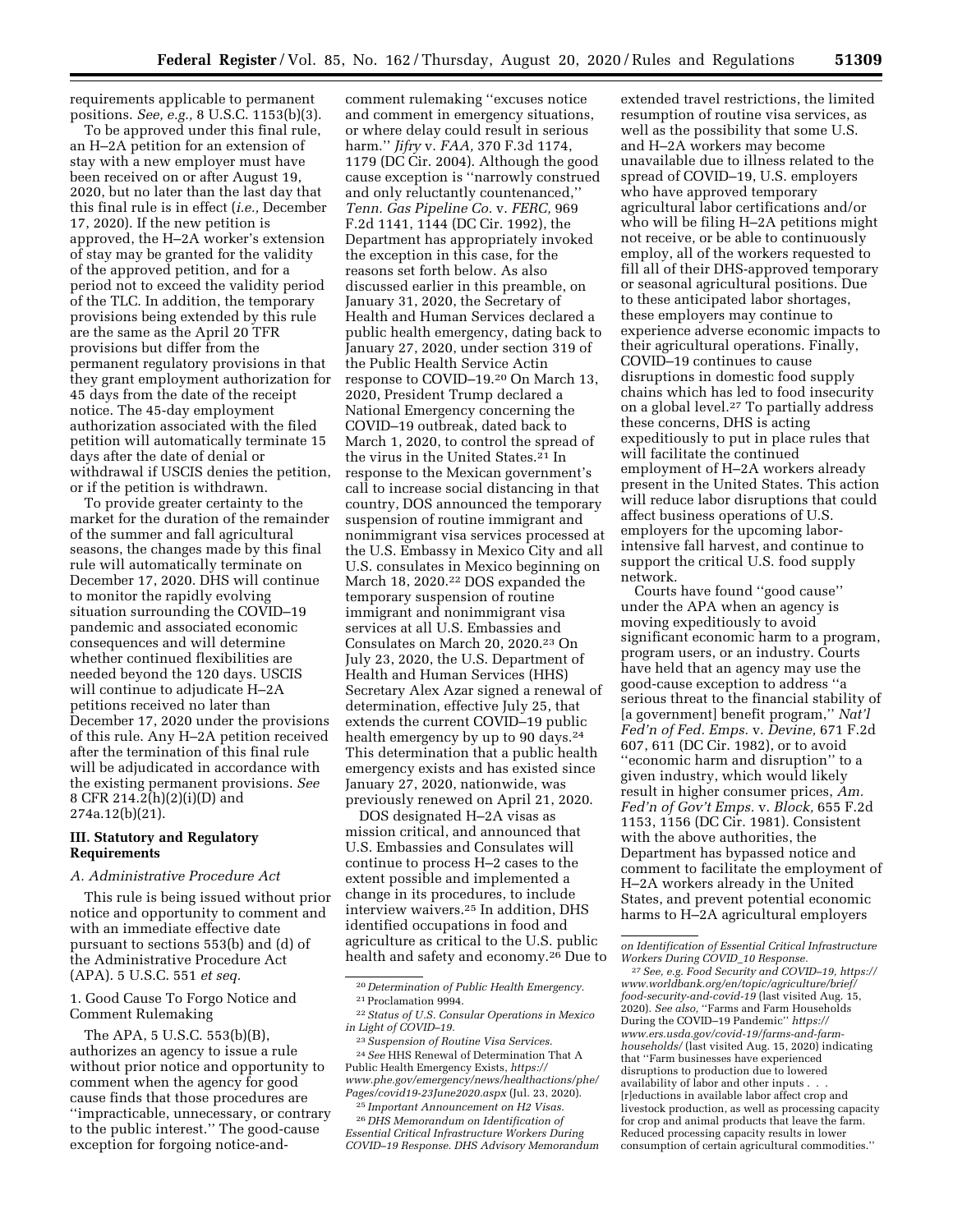and downstream employers engaged in the processing of agricultural products, as well as potential harms to the American economy and people that could result from ongoing uncertainty over the availability of H–2A agricultural workers, and potential associated negative impacts on food security in the United States. *See Bayou Lawn & Landscape Servs.* v. *Johnson,*  173 F. Supp. 3d 1271, 1285 & n.12 (N.D. Fla. 2016). This action is temporary in nature, and includes appropriate conditions to ensure that it is narrowly tailored to the National Emergency caused by COVID–19.

2. Good Cause To Proceed With an Immediate Effective Date

The APA also authorizes agencies to make a rule effective immediately, upon a showing of good cause, instead of imposing a 30-day delay. 5 U.S.C. 553(d)(3). The good-cause exception to the 30-day effective date requirement is easier to meet than the good-cause exception for forgoing notice and comment rulemaking. *Riverbend Farms, Inc.* v. *Madigan,* 958 F.2d 1479, 1485 (9th Cir. 1992); *Am. Fed'n of Gov't Emps., AFL–CIO* v. *Block,* 655 F.2d 1153, 1156 (DC Cir. 1981); *U.S. Steel Corp.* v. *EPA,* 605 F.2d 283, 289–90 (7th Cir. 1979). An agency can show good cause for eliminating the 30-day delayed effective date when it demonstrates urgent conditions the rule seeks to correct or unavoidable time limitations. *U.S. Steel Corp.,* 605 F.2d at 290; *United States* v. *Gavrilovic,* 511 F.2d 1099, 1104 (8th Cir. 1977). For the same reasons set forth above, we also conclude that the Department has good cause to dispense with the 30-day effective date requirement given that this rule is necessary to prevent serious economic harms to U.S. employers in the agricultural industry caused by unavailability of workers due to COVID–19, and to ensure food stability for the American people.

## *B. Executive Orders 12866 (Regulatory Planning and Review) and 13563 (Improving Regulation and Regulatory Review)*

Executive Orders (E.O.) 12866 and 13563 direct agencies to assess the costs and benefits of available regulatory alternatives and, if regulation is necessary, to select regulatory approaches that maximize net benefits (including potential economic, environmental, public health and safety effects, distributive impacts, and equity). E.O. 13563 emphasizes the importance of quantifying both costs and benefits, reducing costs, harmonizing rules, and promoting

flexibility. This rule is designated a significant regulatory action under E.O. 12866. Accordingly, the Office of Management and Budget (OMB) has reviewed this regulation. DHS, however, is proceeding under the emergency provision of Executive Order 12866 Section 6(a)(3)(D) based on the need to move expeditiously during the current public health emergency to secure labor for our food supply.

This rule will help U.S. employers fill critically necessary agricultural job openings, protect their economic investments in their agricultural operations, and contribute to U.S. food security. In addition, it will benefit H– 2A workers already in the United States by making it easier for employers to hire them. As this rule helps fill critical labor needs for agricultural employers, DHS believes this rule will help ensure a continual food supply chain in the United States.

#### *C. Regulatory Flexibility Act*

The Regulatory Flexibility Act, 5 U.S.C. 601 *et seq.* (RFA), imposes certain requirements on Federal agency rules that are subject to the notice and comment requirements of the APA. *See*  5 U.S.C. 603(a), 604(a). This final rule is exempt from notice and comment requirements for the reasons stated above in Part III.A. Therefore, the requirements of the RFA applicable to final rules, 5 U.S.C. 604, do not apply to this final rule. Accordingly, the Department is not required to either certify that the final rule would not have a significant economic impact on a substantial number of small entities or conduct a regulatory flexibility analysis.

#### *D. Unfunded Mandates Reform Act of 1995*

The Unfunded Mandates Reform Act of 1995, Public Law 104–4, 2 U.S.C. 1501, *et seq.* (UMRA), is intended, among other things, to curb the practice of imposing unfunded Federal mandates on State, local, and tribal governments. Title II of the Act requires each Federal agency to prepare a written statement assessing the effects of any Federal mandate in a proposed rule, or final rule for which the agency published a proposed rule that includes any Federal mandate that may result in \$100 million or more expenditure (adjusted annually for inflation) in any one year by State, local, and tribal governments, in the aggregate, or by the private sector. 2 U.S.C. 1532. This rule does not contain such a mandate. The requirements of Title II of UMRA, therefore, do not apply, and DHS has not prepared a statement under UMRA.

#### *E. Executive Order 13132 (Federalism)*

This rule does not have substantial direct effects on the States, on the relationship between the National Government and the States, or on the distribution of power and responsibilities among the various levels of government. Therefore, in accordance with section 6 of E.O. 13132, 64 FR 43255, 43258 (Aug. 4, 1999), this rule does not have sufficient federalism implications to warrant the preparation of a federalism summary impact statement.

## *F. Executive Order 12988 (Civil Justice Reform)*

This rule meets the applicable standards set forth in sections 3(a) and 3(b)(2) of E.O. 12988, 61 FR 4729 (Feb. 5, 1996).

## *G. Congressional Review Act*

The Office of Information and Regulatory Affairs, of the Office of Management and Budget, has determined that this final rule is not a ''major rule'' as defined by the Congressional Review Act, 5 U.S.C. 804(2), and thus is not subject to a 60 day delay in the rule becoming effective. DHS will send this temporary final rule to Congress and to the Comptroller General under the Congressional Review Act, 5 U.S.C. 801 *et seq.* 

#### *H. National Environmental Policy Act*

DHS analyzes actions to determine whether the National Environmental Policy Act, Public Law 91–190, 42 U.S.C. 4231, *et seq.* (NEPA), applies to them and, if so, what degree of analysis is required. DHS Directive 023–01 Rev. 01 (Directive) and Instruction Manual 023–01–001–01 Rev. 01 (Instruction Manual) establish the policies and procedures that DHS and its components use to comply with NEPA and the Council on Environmental Quality (CEQ) regulations for implementing NEPA, 40 CFR parts 1500–1508.

The CEQ regulations allow federal agencies to establish, with CEQ review and concurrence, categories of actions (''categorical exclusions'') which experience has shown do not individually or cumulatively have a significant effect on the human environment and, therefore, do not require an Environmental Assessment (EA) or Environmental Impact Statement (EIS). 40 CFR 1507.3(b)(2)(ii), 1508.4. Categorical exclusions established by DHS are set forth in Appendix A of the Instruction Manual. Under DHS NEPA implementing procedures, for an action to be categorically excluded, it must satisfy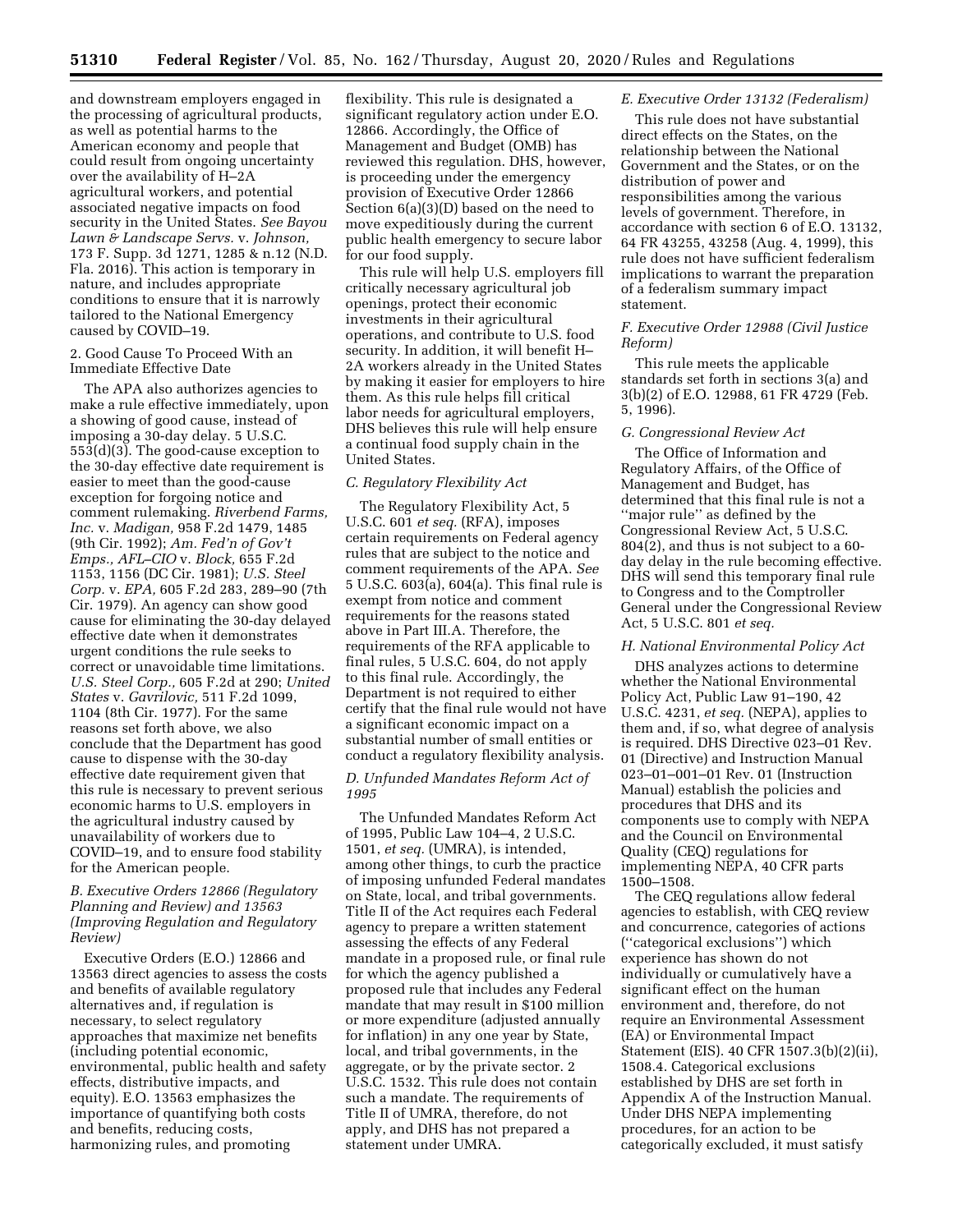each of the following three conditions: (1) The entire action clearly fits within one or more of the categorical exclusions; (2) the action is not a piece of a larger action; and (3) no extraordinary circumstances exist that create the potential for a significant environmental effect. Instruction Manual section V.B(2)(a)–(c). This rule temporarily amends regulations governing the H–2A nonimmigrant visa program to facilitate the continued employment of H–2A nonimmigrants in the United States by allowing them to change employers in the United States and begin working in the same visa classification for a period not to exceed 45 days before the nonimmigrant visa petition is approved, due to the National Emergency caused by the COVID–19 global pandemic. This rule does not change the number of H–2A workers that may be employed by U.S. employers as there is not an established statutory limit. It also does not change rules for where H–2A nonimmigrants may be employed; only employers with approved temporary labor certifications for workers to perform temporary or seasonal agricultural work may be allowed to employ H–2A workers under these temporary provisions. Generally, DHS believes NEPA does not apply to a rule intended to make it easier for H– 2A employers to hire workers who are already in the United States in addition to, or instead of, also hiring H–2A workers from abroad because any attempt to analyze its potential impacts would be largely speculative, if not completely so. DHS cannot reasonably estimate how many petitions will be filed under these temporary provisions, and therefore how many H–2A workers already in the United States will be employed by different employers, as opposed to how many petitions would have been filed for H–2A workers employed under normal circumstances. DHS has no reason to believe that the temporary amendments to H–2A regulations would change the environmental effect, if any, of the existing regulations. Therefore, DHS has determined that even if NEPA were to apply to this action, this rule clearly fits within categorical exclusion A3(d) in the Instruction Manual, which provides an exclusion for ''promulgation of rules . . . that amend an existing regulation without changing its environmental effect.''

This rule maintains the current human environment by helping to prevent irreparable harm to certain U.S. businesses and to prevent significant adverse effects on the human environment that would likely result

from loss of jobs or income, or disruption of the nation's food supply chain. This rule is not a part of a larger action and presents no extraordinary circumstances creating the potential for significant environmental effects. Therefore, this action is categorically excluded and no further NEPA analysis is required.

#### *I. Signature*

The Acting Secretary of Homeland Security, Chad F. Wolf, having reviewed and approved this document, is delegating the authority to electronically sign this document to Chad R. Mizelle, who is the Senior Official Performing the Duties of the General Counsel for DHS, for purposes of publication in the **Federal Register**.

#### **List of Subjects**

## *8 CFR Part 214*

Administrative practice and procedure, Aliens, Cultural exchange programs, Employment, Foreign officials, Health professions, Reporting and recordkeeping requirements, Students.

## *8 CFR Part 274a*

Administrative practice and procedure, Aliens, Employment, Penalties, Reporting and recordkeeping requirements.

Accordingly, DHS amends chapter I of title 8 of the Code of Federal Regulations as follows:

#### **PART 214—NONIMMIGRANT CLASSES**

■ 1. The authority citation for part 214 continues to read as follows:

**Authority:** 6 U.S.C. 202, 236; 8 U.S.C. 1101, 1102, 1103, 1182, 1184, 1186a, 1187, 1221, 1281, 1282, 1301–1305 and 1372; sec. 643, Pub. L. 104–208, 110 Stat. 3009–708; Pub. L. 106–386, 114 Stat. 1477–1480; section 141 of the Compacts of Free Association with the Federated States of Micronesia and the Republic of the Marshall Islands, and with the Government of Palau, 48 U.S.C. 1901 note and 1931 note, respectively; 48 U.S.C. 1806; 8 CFR part 2; Pub. L. 115–218.

■ 2. Amend § 214.2 by adding paragraph (h)(21) to read as follows:

#### **§ 214.2 Special requirements for admission, extension, and maintenance of status.**

\* \* \* \* \*

(h) \* \* \*

(21) *Change of employers during COVID–19 National Emergency.* (i) If an H–2A nonimmigrant who is physically present in the United States seeks to change employers during the COVID–19 National Emergency, the prospective

new H–2A employer may file an H–2A petition on Form I–129 or Form I– 129H2A, accompanied by a valid temporary agricultural labor certification, requesting an extension of the alien's stay in the United States. To be approved under this paragraph (h)(21), an H–2A petition must be received on or after August 19, 2020 but no later than December 17, 2020. If the new petition is approved, the extension of stay may be granted for the validity of the approved petition for a period not to exceed the validity period of the temporary agricultural labor certification. Notwithstanding paragraph (h)(2)(i)(D) of this section and 8 CFR 274a.12(b)(21), an alien in valid H–2A nonimmigrant status on August 19, 2020, or lawfully obtaining such status thereafter pursuant to this paragraph (h)(21), is authorized to begin employment with the new petitioner after the petition described in this paragraph (h)(21) is received by USCIS, but no earlier than the start date of employment, indicated in the H–2A petition. The H–2A worker is authorized to commence employment with the petitioner before the petition is approved and subject to the requirements of 8 CFR 274a.12(b)(26) for a period of up to 45 days beginning on the Received Date on Form I–797 (Notice of Action) or, if the start date of employment occurs after the I–797 Received Date, 45 days beginning on the start date of employment indicated in the H–2A petition. If USCIS adjudicates the petition prior to the expiration of this 45-day period and denies the petition for extension of stay, or if the petition is withdrawn by the petitioner before the expiration of the 45-day period, the employment authorization associated with the filing of that petition under 8 CFR 274a.12(b)(26) will automatically terminate 15 days after the date of the denial decision or the date on which the petition is withdrawn.

(ii) Authorization to initiate employment changes pursuant to this paragraph (h)(21) begins at 12 a.m. on August 19, 2020, and ends at the end of December 17, 2020.

## **PART 274a—CONTROL OF EMPLOYMENT OF ALIENS**

\* \* \* \* \*

■ 3. The authority citation for part 274a continues to read as follows:

**Authority:** 8 U.S.C. 1101, 1103, 1324a; Title VII of Pub. L. 110–229; 48 U.S.C. 1806; 8 CFR part 2; Pub. L. 101–410, 104 Stat. 890, as amended by Pub. L. 114–74, 129 Stat. 599; Pub. L. 115–218.